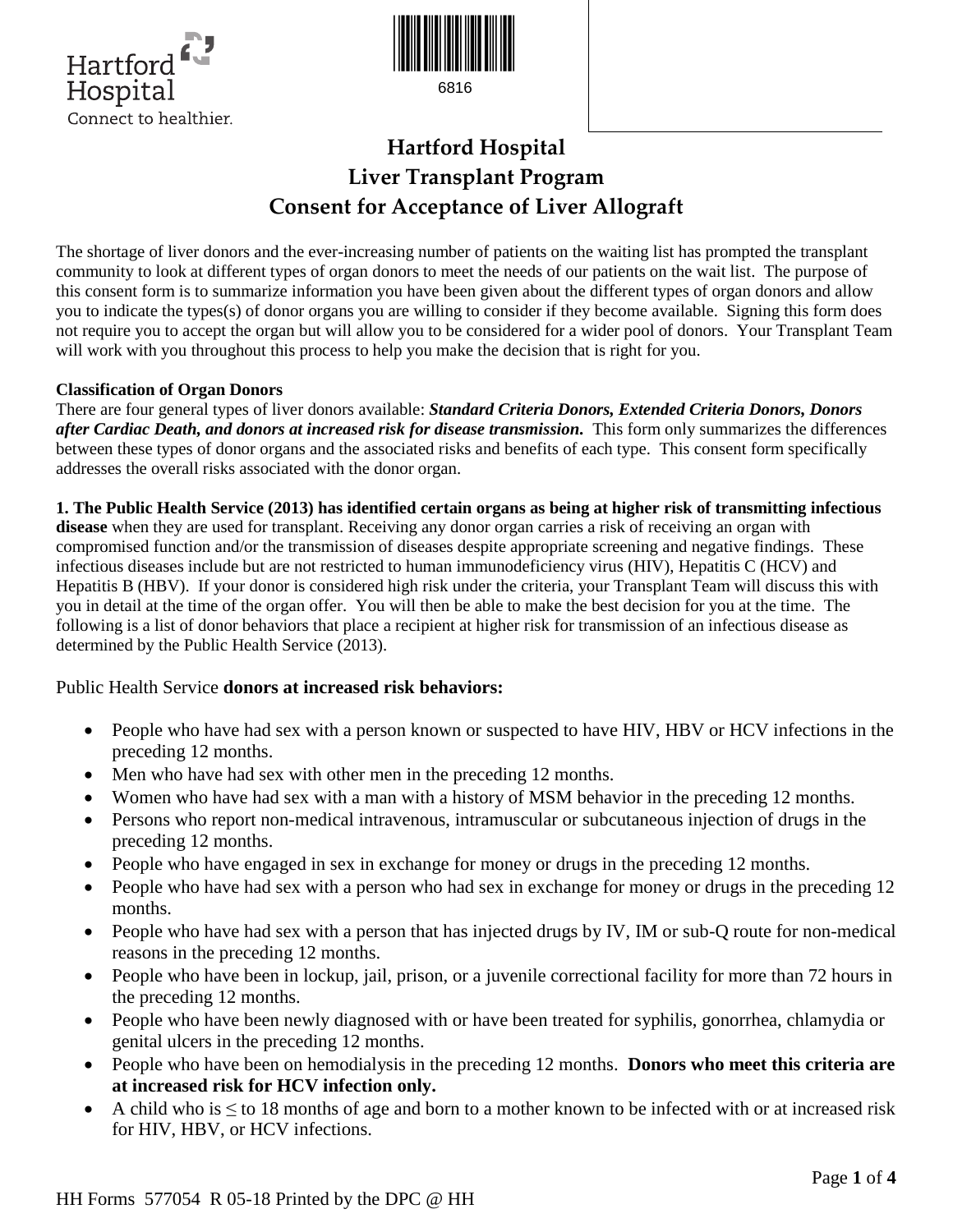



6816

- A child who has been breastfed within the preceding 12 months and the mother is known to be infected with, or at increased risk for HIV infection.
- When a deceased potential organ donor's medical/behavioral history cannot be obtained or risk factors cannot be determined, the donor should be considered at increased risk for HIV HBV and HCV infection because the donor's risk is unknown.
- When a deceased potential organ donor's blood is diluted (because of transfusions or intravenous fluids), the donor should be considered at increased risk for HIV HBV and HCV infection because the donor's risk for infection is unknown.
- Chagas Disease -Recent travel of donor or donor originally from South America with risk of exposure to Tripanosoma Cruzi
- $\Box$  I have been given the information regarding the donors who are at higher risk for disease transmission as identified by the Public Health Service 2013.

( ) initials

## **2. Liver Standard Criteria Donors (SCD)**

Standard criteria donor organs come from donors who have died due to a fatal brain injury and have been declared "brain dead" by neurological criteria but have had blood circulation continued until the liver is obtained for transplant. These donors have no known significant medical history that would affect their liver or any prior exposure to transmittable diseases. These would include, but are not limited to, HIV, HCV or HBV. They are also ABO blood group compatible with you. You will receive the entire liver (as compared to a segmental liver described below). These organs in general present a lower risk of serious complications and have a higher chance of functioning well after transplant for a longer period of time when compared to the other three types of donated organs.

You always have the right to refuse a SCD when it is offered. However, if the Transplant Team is concerned about the reason for your refusal we may need to have a more in depth discussion of the reason for you declining the offer to be sure that you remain mentally and physically ready for transplantation.

## **I have been given the opportunity to ask questions and have been told I can ask questions at any time. I understand the risks and benefits of Standard Criteria Donors.**

 $\Box$  I agree to be on the list for a Standard Criteria Donor

(Patient initials) (Date)

## **3. Liver Extended Criteria Organ (ECD)**

Extended criteria donor organs are obtained from donors with medical risk factors that may result in less than optimal liver function and increased risks of death and complications. These factors are defined as:

 *Donor over age 65 Fatty Liver-greater than 30% macrosteatosis Segmental liver graft (liver split into 2 segments) Hepatitis C positive serology , NAT negative – 16% risk of transmission unless you already have HCV Hepatitis C positive serology , NAT positive – 100% risk of transmission unless you already have HCV (Additional consent formed needs to be signed) Hepatitis B positive serology (HBV core Antibody) Central nervous system or history of other (non-skin) cancers ABO incompatible donors*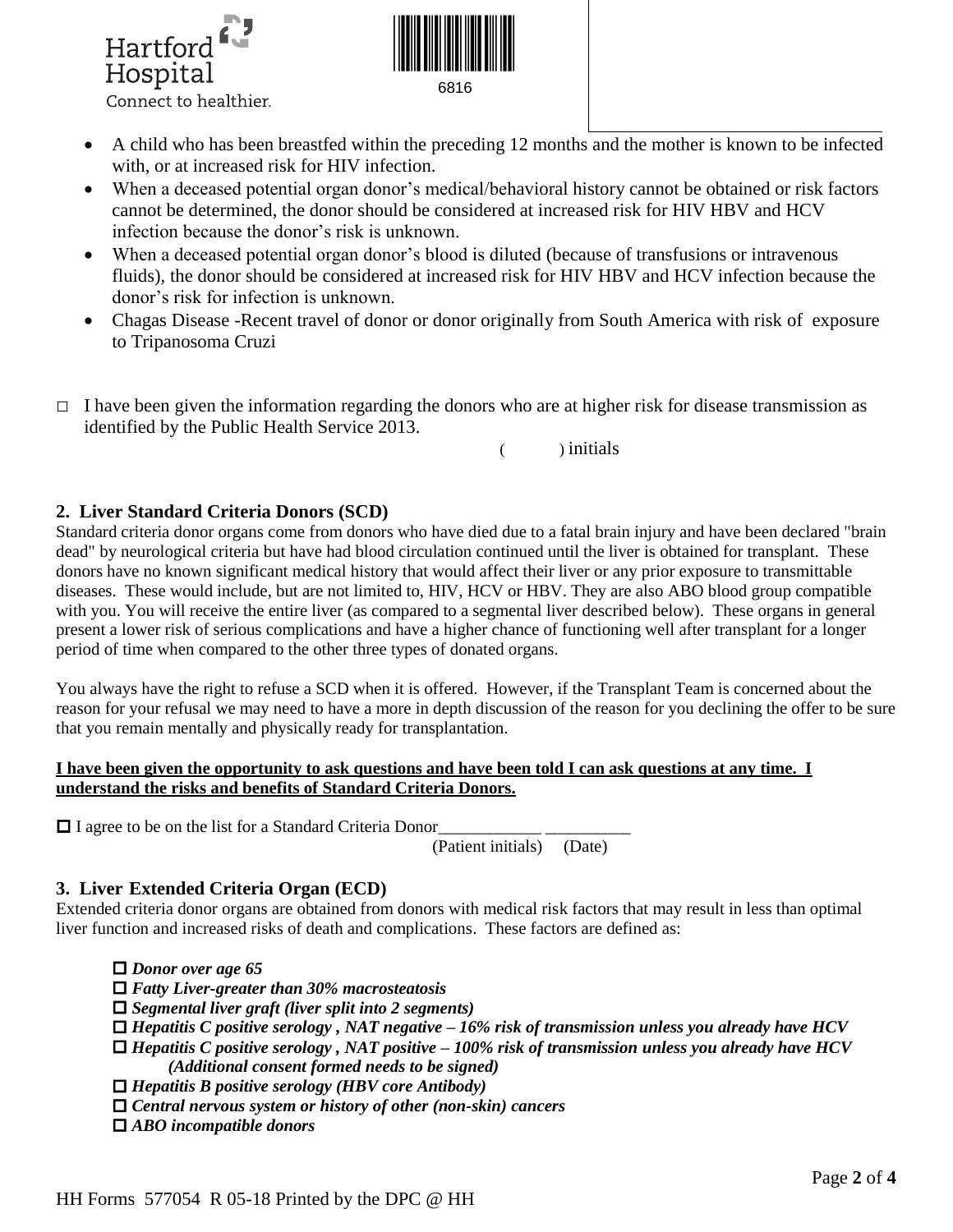



I understand that a liver from an Extended Criteria Donor has a higher chance for delayed or impaired liver function which may require additional medical management, prolonged hospital stay, another liver transplant and even death when compared to a Standard Criteria Donor. In addition, livers from donors who have been exposed to or have Hepatitis B or C can transmit the virus to the recipient and are usually used in recipients who are already infected with the Hepatitis C virus, are immune to the Hepatitis B virus or in life threatening situations. ABO incompatible donors are considered in life-threatening situations but can result in higher rates of rejection and graft versus host disease that may be fatal. Additionally, these livers may increase the overall risks of the transplant surgery and side effects of the post-transplant medications.

If a Standard Criteria liver becomes available for you, being listed for an Extended Criteria liver will not affect you in any way. You will still be offered any Standard Criteria livers that you are eligible for. You have the right to refuse any Extended Criteria liver that is offered to you with no penalty or change in your OPTN/UNOS wait list status. .

## *I have been given the opportunity to ask questions and have been told I can ask questions at any time. I understand the risks and benefits of Extended Criteria Donors.*

 $\Box$  I agree to be on the list for an Extended Criteria Donor and have indicated above my choices

\_\_\_\_\_\_\_\_\_\_\_\_ \_\_\_\_\_\_\_\_\_\_ \_\_\_\_\_\_\_ (Patient initials) (Date) (Time)

I do not agree to be on the list for an Extended Criteria Donor

\_\_\_\_\_\_\_\_\_\_\_\_ \_\_\_\_\_\_\_\_\_\_ \_\_\_\_\_\_\_ (Patient initials) (Date) (Time)

.

.

### **4. Donor after Cardiac Death (DCD)**

These organs are from individuals that have an irreversible and devastating injury for whom further medical care is futile. The patient's family and physicians have decided that life support will be discontinued. These patients are not brain dead by neurologic criteria but will be declared dead once life support is discontinued and the heart stops. Once this happens it is possible to recover organs for transplantation.

I understand that Donor after Cardiac Death livers have a higher chance for bile duct injury, delayed or impaired liver function which may require additional medical management, prolonged operative time and hospital stay, another liver transplant and even death when compared to a Standard Criteria Donor. Additionally, these livers may increase the overall risks of the transplant surgery and side effects of the post-transplant medications.

If a Standard Criteria Donor becomes available for you, being listed for a Donor after Cardiac Death liver will not affect you in any way. You will still be offered any Standard Criteria livers that you are eligible for. You have the right to refuse any Donor after Cardiac Death liver that is offered to you with no penalty or change in your OPTN/UNOS wait list status.

### *I have been given the opportunity to ask questions and have been told I can ask questions at any time. I understand the risks and benefits of Donor after Cardiac Death livers.*

 $\Box$  I agree to be on the list for a Donor after Cardiac Death liver

\_\_\_\_\_\_\_\_\_\_\_\_ \_\_\_\_\_\_\_\_\_\_ \_\_\_\_\_\_ (Patient initials) (Date) (Time)

□ I do not agree to be on the list for a Donor after Cardiac Death liver

\_\_\_\_\_\_\_\_\_\_\_\_ \_\_\_\_\_\_\_\_\_\_ \_\_\_\_\_\_ (Patient initials) (Date) (Time)